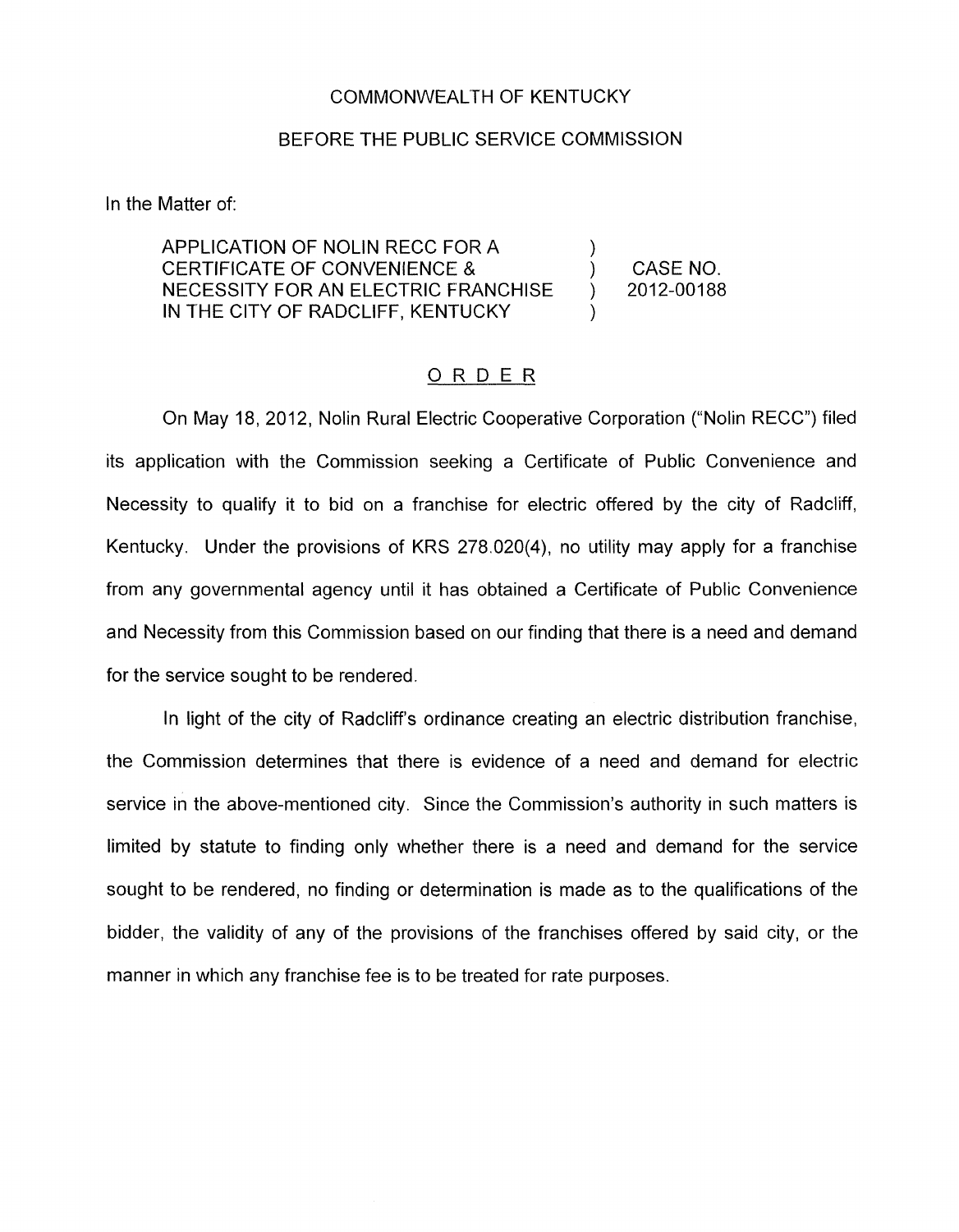IT IS THEREFORE ORDERED that:

1. Nolin RECC is granted a Certificate of Public Convenience and Necessity that authorizes it to bid on a franchise for electric service offered by the city of Radcliff, Kentucky.

2. Nolin RECC, if it becomes the successful bidder, shall file two copies of the franchise agreement with the Commission's tariff branch.

**3.** This Order shall not be construed as granting a Certificate of Public Convenience and Necessity to construct utility facilities in said city.

By the Commission



Case No. 2012-00188